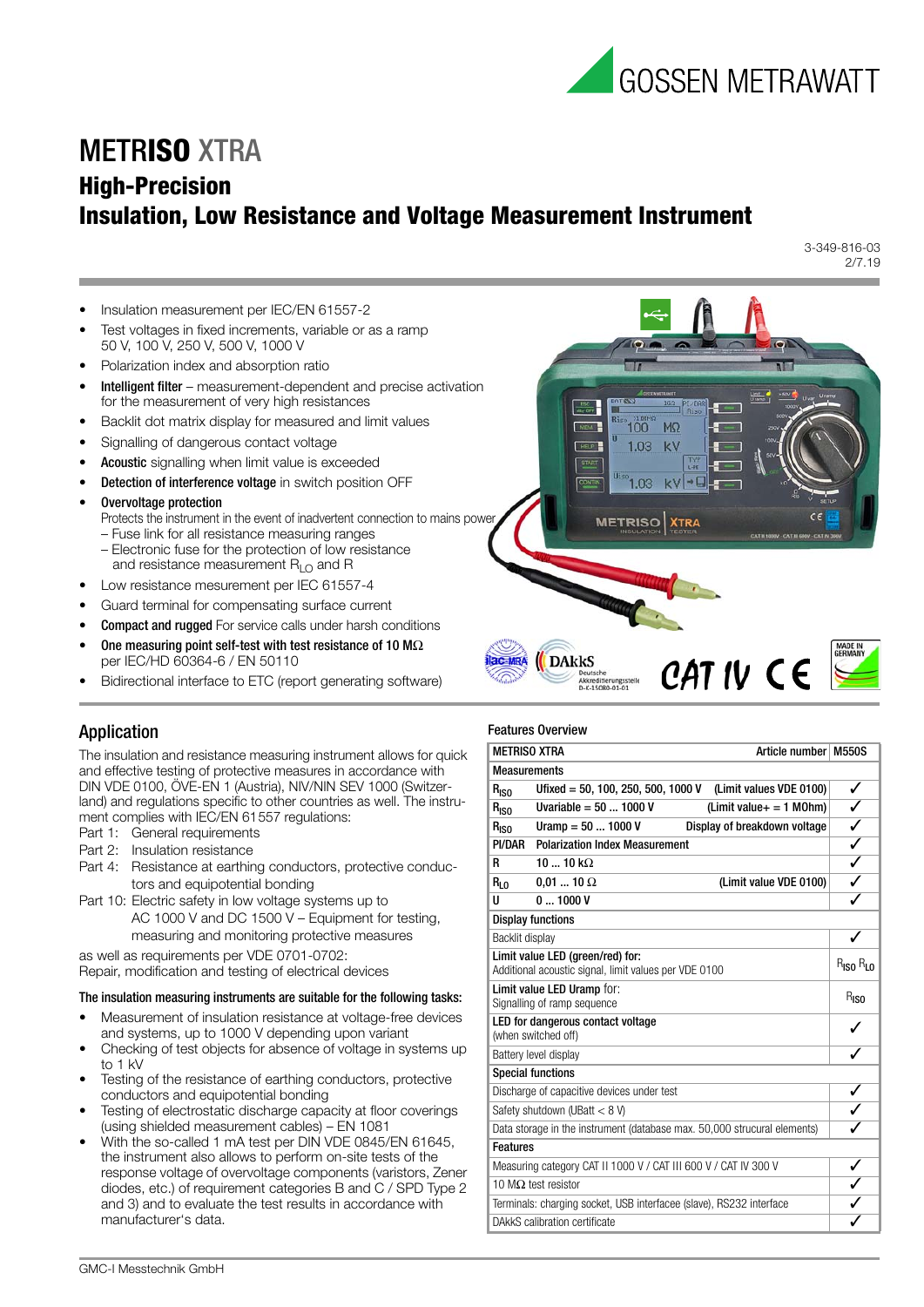# METR**ISO** XTRA **High-Precision Insulation, Low Resistance and Voltage Measurement Instrument**

### Polarization Index

A polarization index test is recommended for electrical machines with coil modules (generator and motor coils). This procedure involves expanded testing of insulation resistance. A reduced insulation resistance is an indication of humidity absorption and fouling.

To this end, the DC measuring voltage of the METRISO XTRA is applied to the insulation for a duration of 10 minutes. The respective measured value is read after one and after ten minutes. If the insulation is faultless, the value measured after ten minutes is higher than the value measured after one minute. The relationship between the two measurement values is the polarization index.

Charged material within the insulation is aligned due to the application of DC measuring voltage over a long period of time, resulting in polarization. The polarization index indicates whether or not the charged material contained in the insulation can still be moved, thus allowing for polarization. This, in turn, is an indication of the condition of the insulation. The more the charged material can be moved, the better is the state of the insulation.

### Discharging of Capacitive DUTs

Capacitive devices under test such as cables and coils which may charge up to test voltage are discharged via the test instrument while the voltage decrease can be monitored at the display.

### Data Management and Report Generation

A complete distribution structure with customer, building and distributor data can be set up in the test instrument. This structure allows for the assignment of measurements to the

distributors of different buildings and customers.

#### Intelligent filter

Measurement-dependent and precise activation for the measurement of very high resistances with:

- beating, i. e. compensation of  $16^2$ /<sub>3</sub> Hz and 50 Hz interferences
- attenuation of capacitive influences from power cables, etc.
- suppression of electric field influences

# Characteristic Values

### METRISO XTRA

| Meas.<br>Qty. |      | U <sub>iso</sub>                      |               |                   | Range                 | <b>Measuring Range</b>          | Reso-<br>lution                                   | Open-Circuit<br>Voltage<br>$U_{0max}$    | <b>Test Current</b>                   | <b>Intrinsic Uncertainty</b>             | <b>Measuring Uncertainty</b>                   | <b>Overload Capacity</b>             |             |  |  |                 |                                 |      |         |  |  |  |  |
|---------------|------|---------------------------------------|---------------|-------------------|-----------------------|---------------------------------|---------------------------------------------------|------------------------------------------|---------------------------------------|------------------------------------------|------------------------------------------------|--------------------------------------|-------------|--|--|-----------------|---------------------------------|------|---------|--|--|--|--|
|               |      |                                       |               |                   | 100k                  | 10 k $\Omega$ 99.9 k $\Omega$   | 0.1 <sub>k</sub>                                  |                                          |                                       |                                          |                                                |                                      |             |  |  |                 |                                 |      |         |  |  |  |  |
|               |      |                                       |               |                   |                       | 1 M                             | 100 k $\Omega$ 999 k $\Omega$                     | 1 k                                      | 50 V/100 V:                           |                                          |                                                |                                      |             |  |  |                 |                                 |      |         |  |  |  |  |
|               | 50 V |                                       |               |                   | 10 M                  | 1.00 M $\Omega$ 9.99 M $\Omega$ | 10k                                               | 1.25 U <sub>ISO</sub>                    |                                       | $\pm (5\% \text{ rdg.} + 3 \text{ d})$   | $\pm$ (7% rdg. + 3 d)                          | 1000 V AC/DC                         |             |  |  |                 |                                 |      |         |  |  |  |  |
|               |      | $\frac{100 \text{ V}}{100 \text{ V}}$ | 250 V / 500 V | 1000V             | 100 M                 | 10.0 M $\Omega$ 99.9 M $\Omega$ | 100 k                                             | 250 V /                                  | $I_N = 1$ mA                          |                                          |                                                |                                      |             |  |  |                 |                                 |      |         |  |  |  |  |
| $R_{\rm ISO}$ |      |                                       |               |                   |                       | 1 <sub>G</sub>                  | 100 M $\Omega$ 999 M $\Omega$                     | 1 M                                      | 500 V /                               | $I_{\rm K} \leq 5$ mA                    |                                                |                                      | <b>TRMS</b> |  |  |                 |                                 |      |         |  |  |  |  |
|               |      |                                       |               |                   |                       |                                 |                                                   |                                          |                                       |                                          |                                                |                                      |             |  |  | 10 <sub>G</sub> | 1.00 G $\Omega$ 9.99 G $\Omega$ | 10 M | 1000 V: |  |  |  |  |
|               |      |                                       |               |                   |                       | 100 <sub>G</sub>                | 10.0 G $\Omega$ 99.9 G $\Omega$                   | 100 M                                    | 1.1 $UISO$                            |                                          | $\pm$ (8% rdg. + 3 d) <sup>1)</sup>            | $\pm$ (10% rdg. + 3 d) <sup>1)</sup> |             |  |  |                 |                                 |      |         |  |  |  |  |
|               |      |                                       |               |                   | 1T                    | 100 G $\Omega$ 999 G $\Omega$   | 1 G                                               |                                          |                                       | $\pm$ (25% rdg. + 5 d) <sup>1)</sup>     | $\pm (50\% \text{ rdg.} + 20 \text{ d})^{1/2}$ |                                      |             |  |  |                 |                                 |      |         |  |  |  |  |
| U             |      |                                       | 100V          | 10.0 V  99.9 V    | 0.1V                  |                                 |                                                   | $\pm (2.5\% \text{ rdg.} + 3 \text{ d})$ | $\pm(5\% \text{ rdq.} + 3 \text{ d})$ | 1000 V AC/DC                             |                                                |                                      |             |  |  |                 |                                 |      |         |  |  |  |  |
| AC/DC         |      |                                       |               |                   | 1000V                 | 100 V  999 V                    | 1 <sup>V</sup>                                    |                                          |                                       |                                          |                                                | TRMS <sup>3)</sup>                   |             |  |  |                 |                                 |      |         |  |  |  |  |
| $R_{L0}$      |      |                                       | $10 \Omega$   | $0.179.99 \Omega$ | 0.01<br>$\Omega$      | $4 V < U_0 < 6 V$               | $200 \text{ mA} \leq 1$<br>$1 \le 260$ mA $^{4)}$ | $\pm (2.5\% \text{ rdg.} + 3 \text{ d})$ | $\pm(5\% \text{ rdq.} + 3 \text{ d})$ | 1000 V AC/DC<br><b>TRMS</b>              |                                                |                                      |             |  |  |                 |                                 |      |         |  |  |  |  |
|               |      | Display range as of<br>$01.0 \Omega$  |               | 100 $\Omega$      | $10.099.9 \Omega$     | $0.1 \Omega$                    |                                                   |                                          |                                       |                                          |                                                |                                      |             |  |  |                 |                                 |      |         |  |  |  |  |
| $\mathsf{R}$  |      |                                       |               |                   | 1 kΩ                  | $100999 \Omega$                 | 1 $\Omega$                                        | $U_0$ max. 15 V                          | 1 mA $\leq$ I<br>$l \leq 1.3$ mA      | $\pm (2.5\% \text{ rdg.} + 3 \text{ d})$ | $\pm (5\% \text{ rdg.} + 3 \text{ d})$         | 1000 V AC/DC<br><b>TRMS</b>          |             |  |  |                 |                                 |      |         |  |  |  |  |
|               |      |                                       |               | 10 k $\Omega$     | 1.00  9.99 k $\Omega$ | 10 $\Omega$                     |                                                   |                                          |                                       |                                          |                                                |                                      |             |  |  |                 |                                 |      |         |  |  |  |  |

the indicated accuracy is only achieved with the shielded high-resistance measuring cable KS-C (article no. Z541F)" as optional accessory.  $^{3}$  display range up to 1.2 kV up to 5 Ω

#### Breakdown Voltage (Uramp)

| Parameter          | Range                                   | <b>Intrinsic</b><br>Uncertainty        | <b>Measuring</b><br>Uncertainty         |  |
|--------------------|-----------------------------------------|----------------------------------------|-----------------------------------------|--|
| Voltage range      | 1001000V                                | $\pm(10\% \text{ rdq.} + 8 \text{ d})$ | $\pm(15\% \text{ rdg.} + 10 \text{ d})$ |  |
| Rise time          | 530s                                    |                                        |                                         |  |
| Measuring duration | $1120s/auto/per-$<br>manent measurement |                                        |                                         |  |

### Polarization Index (PI), Absorption Ratio (DAR)

|      | 12 | Limit                                                                                                   |
|------|----|---------------------------------------------------------------------------------------------------------|
| l Pi |    | 01:00 min   10:00 min   > 4.0 min / > 3.0 min / > 2.0 min / > 1.5 min  <br>$1/$ > 1.1 min $/$ > 1.0 min |
| DAR  |    | 00:30 min   01:00 min   $>$ 1.60 min / $>$ 1.25 min                                                     |

PI and DAR are calculated values. The specifications of the insulation measurement apply.

# Reference Conditions

 $^{2)}$  does not conform to DIN EN 61557-2<br> $^{3)}$  display range up to 1.2 kV

| Reference                      |                                                             |
|--------------------------------|-------------------------------------------------------------|
| temperature                    | + 23 °C ±3 K                                                |
| Relative humidity              | $4075\%$                                                    |
| Measured quantity<br>frequency | 45 Hz  65 Hz                                                |
| Measured quantity              |                                                             |
| waveshape                      | Sine, deviation between TRMS and<br>rectified value $< 1\%$ |
| Battery voltage                | $9.5 V \pm 0.1 V$                                           |
| Test resistor                  | 10 M $\Omega$ ±1%                                           |
|                                |                                                             |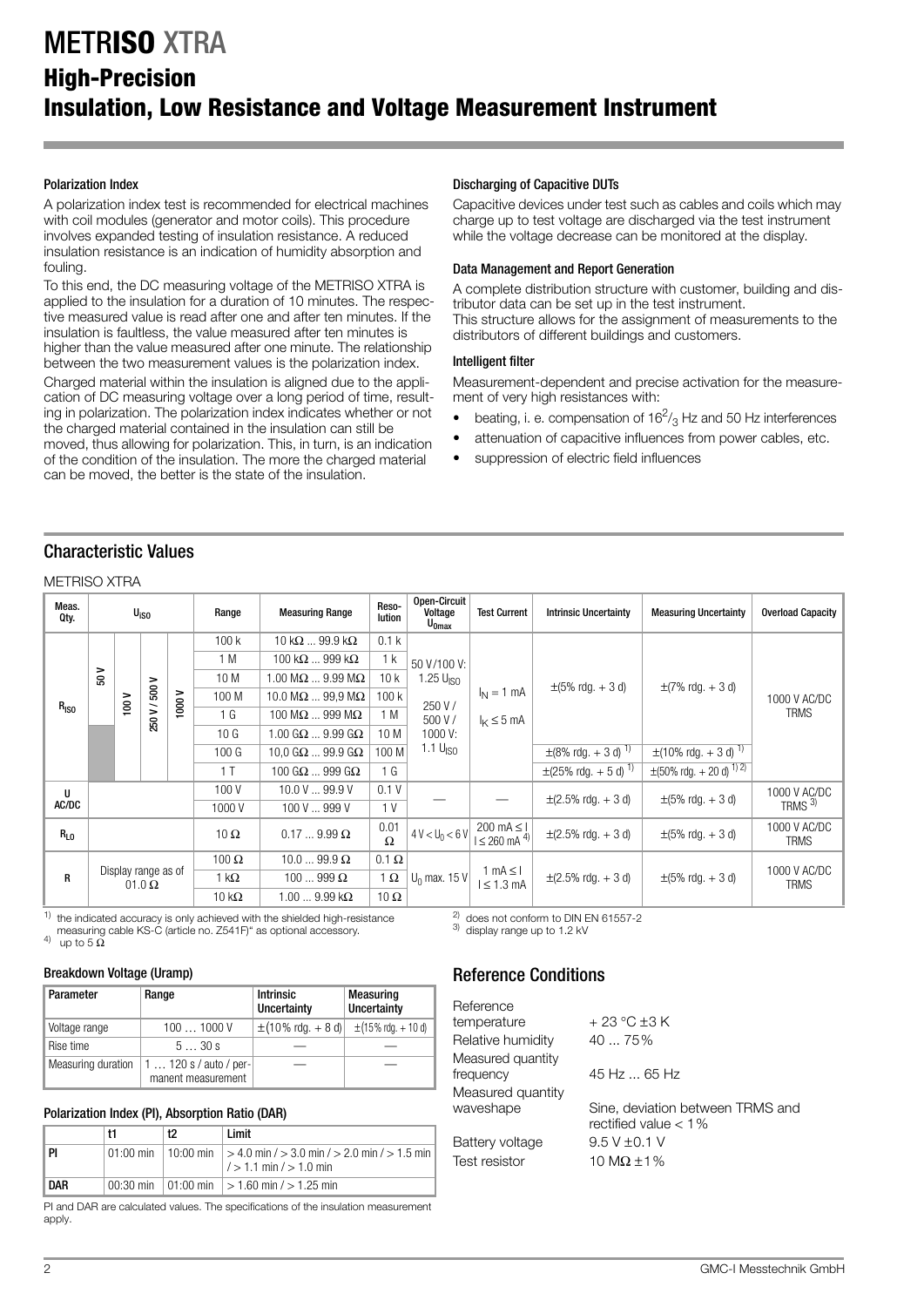# METR**ISO** XTRA

# **High-Precision Insulation, Low Resistance and Voltage Measurement Instrument**

# Electrical Safety

| Protection class   | II per IEC/EN 61 010-1                                                                                                        |
|--------------------|-------------------------------------------------------------------------------------------------------------------------------|
| Pollution degree   | 2                                                                                                                             |
| Measuring category | CAT II 1000 V / CAT III 600 V / CAT IV 300 V                                                                                  |
| <b>Fuses</b>       |                                                                                                                               |
| Fuse link          | FF315mA/1000V, effective in all resis-<br>tance measuring ranges, 1 additional<br>replacement fuse in the battery compartment |
| Elektronic fuse    | for protecting low-resistance and resis-<br>tance measurement $R_{I}$ and R                                                   |

Mechanical Design

| <b>Dimensions</b> | 225 mm x 130 mm x 140 mm                                                                       |
|-------------------|------------------------------------------------------------------------------------------------|
| Weight            | approx. 1.5 kg with (rechargeable) batteries                                                   |
| Protection        | Housing IP 52, measurement cables and<br>connectors IP 40 per DIN VDE 0470 part 1/<br>EN 60529 |

#### Extract from table on the meaning of IP codes

| <b>IP XY</b><br>$(1st$ digit X) | <b>Protection Against Foreign</b><br><b>Object Entry</b> |  | <b>Protection Against</b><br><b>Penetration by Water</b> |
|---------------------------------|----------------------------------------------------------|--|----------------------------------------------------------|
|                                 | $\geq$ 12.5 mm dia.                                      |  | Dripping (at 15° angle)                                  |
| 3                               | $\geq$ 2.5 mm dia.                                       |  | Spraying water                                           |
|                                 | $\geq 1.0$ mm dia.                                       |  | Splashing water                                          |
| 5                               | Dust protected                                           |  | Jet-water                                                |

# Power Supply

| . +0U °U<br>$. +70 °C$ (without batteries)<br>75%<br>85% during storage/transport),<br>ndensation allowed<br>2000 m<br>(recommended)                                                                                             | Batteries (rechargeable<br>batteries as an option)<br>Battery charger Z502R | 8 ea. 1.5 V mignon cell (8 ea. size AA)<br>(alkaline manganese per IEC LR14)<br>Rechargeable batteries:<br>we recommend only using the pack of<br>rechargeable batteries article no. Z502H                                                                                                                                                                                                                    |
|----------------------------------------------------------------------------------------------------------------------------------------------------------------------------------------------------------------------------------|-----------------------------------------------------------------------------|---------------------------------------------------------------------------------------------------------------------------------------------------------------------------------------------------------------------------------------------------------------------------------------------------------------------------------------------------------------------------------------------------------------|
|                                                                                                                                                                                                                                  | (as an option)                                                              | Broad band charger with jack plug,<br>Input: 100  240 V AC;<br>Output: 16.5 V DC, 1 A (Mascot)                                                                                                                                                                                                                                                                                                                |
| libility (EMC)                                                                                                                                                                                                                   | Nominal range of use<br><b>Battery test</b>                                 | 8.512V<br>Battery capacity display with battery sym-                                                                                                                                                                                                                                                                                                                                                          |
| 326-1:2013 class B<br>326-1:2013                                                                                                                                                                                                 |                                                                             | bol in 4 segments " $\mathbf{N}$ ".<br>Querying of momentary battery voltage via<br>menu function.                                                                                                                                                                                                                                                                                                            |
|                                                                                                                                                                                                                                  | Battery saver circuit                                                       | Automatic shutdown of display illumination<br>after 10  30 seconds (after the last time<br>the rotary switch is actuated) can be set in<br>the SETUP menu.                                                                                                                                                                                                                                                    |
| le display via dot matrix<br>128 pixels,<br>t (transflective);<br>sions: 65 mm x 65 mm<br>ghts up red to indicate an exceeded<br>alue<br>ghts up green to indicate adherence<br>limit value                                      |                                                                             | The test instrument is automatically switched to<br>the standby mode when the measured value<br>remains unchanged for approx. 15 minutes and<br>none of the controls are activated during this<br>time.<br>The instrument switches off <b>automatically</b> if the<br>measured value remains constant for a lengthy<br>period of time and no key or rotary switch is<br>activated for seconds during on-time. |
| ghts up red to indicate the presence<br>external voltage (with the instrument<br>ed off)<br>n test voltage during insulation mea-<br>ent (Riso/Rins, PI and DAR) at the<br>uring terminals<br>ghts up green to indicate the ramp | Service life                                                                | for R <sub>INS</sub> (1000 V/1 M $\Omega$ ), R <sub>LO</sub> with 25 s on-<br>time and 1 subsequent measurement<br>each for a duration of 5 seconds:<br>- with a set of batteries (alkaline manganese):<br>400 measurements<br>- with a set of rechargeable batteries (2200 mAh):<br>650 measurements                                                                                                         |
| nce,<br>ghts up red to indicate the interrup-<br>the ramp sequence                                                                                                                                                               | Safety shutdown                                                             | If supply voltage is too low ( $U < 8$ V), the<br>instrument is switched off, or cannot be<br>switched on.                                                                                                                                                                                                                                                                                                    |
| n case of breakdown)                                                                                                                                                                                                             | Charging socket                                                             | Inserted rechargeable batteries can be<br>directly recharged by connecting a charger<br>to the charging socket:<br>Charger Z502R                                                                                                                                                                                                                                                                              |
|                                                                                                                                                                                                                                  | Charging time                                                               | approx. 2 hours *                                                                                                                                                                                                                                                                                                                                                                                             |
|                                                                                                                                                                                                                                  |                                                                             |                                                                                                                                                                                                                                                                                                                                                                                                               |

maximum charging time for totally depleted batteries. A timer in the charger restricts the charging time to a maximum of 4 hours

### Ambient Conditions

| $0+40$ °C                                             |
|-------------------------------------------------------|
|                                                       |
| $-10+50$ °C                                           |
| Storage temperatures $-25$ +70 °C (without batteries) |
| up to $75%$                                           |
| (max. 85% during storage/transport),                  |
| no condensation allowed                               |
| max. 2000 m                                           |
| 1 year (recommended)                                  |
|                                                       |

### **Electromagnetic Compatibility**

Interference emission EN 61 Interference immunity EN 613

# Displays

| Digital display | Multiple display via dot matrix<br>128 x 128 pixels,<br>backlit (transflective);<br>Dimensions: 65 mm x 65 mm                                                                                                               |              |
|-----------------|-----------------------------------------------------------------------------------------------------------------------------------------------------------------------------------------------------------------------------|--------------|
| LED Limit       | LED lights up red to indicate an exceeded<br>limit value<br>LED lights up green to indicate adherence<br>to the limit value                                                                                                 |              |
| LED             | LED lights up red to indicate the presence<br>of an external voltage (with the instrument<br>switched off)<br>or high test voltage during insulation mea-<br>surement (Riso/Rins, PI and DAR) at the<br>measuring terminals | Service life |
| LED Uramp       | LED lights up green to indicate the ramp<br>sequence,<br>LED lights up red to indicate the interrup-<br>tion of the ramp sequence                                                                                           | Safety shutd |
|                 | (e. g. in case of breakdown)                                                                                                                                                                                                | Charging so  |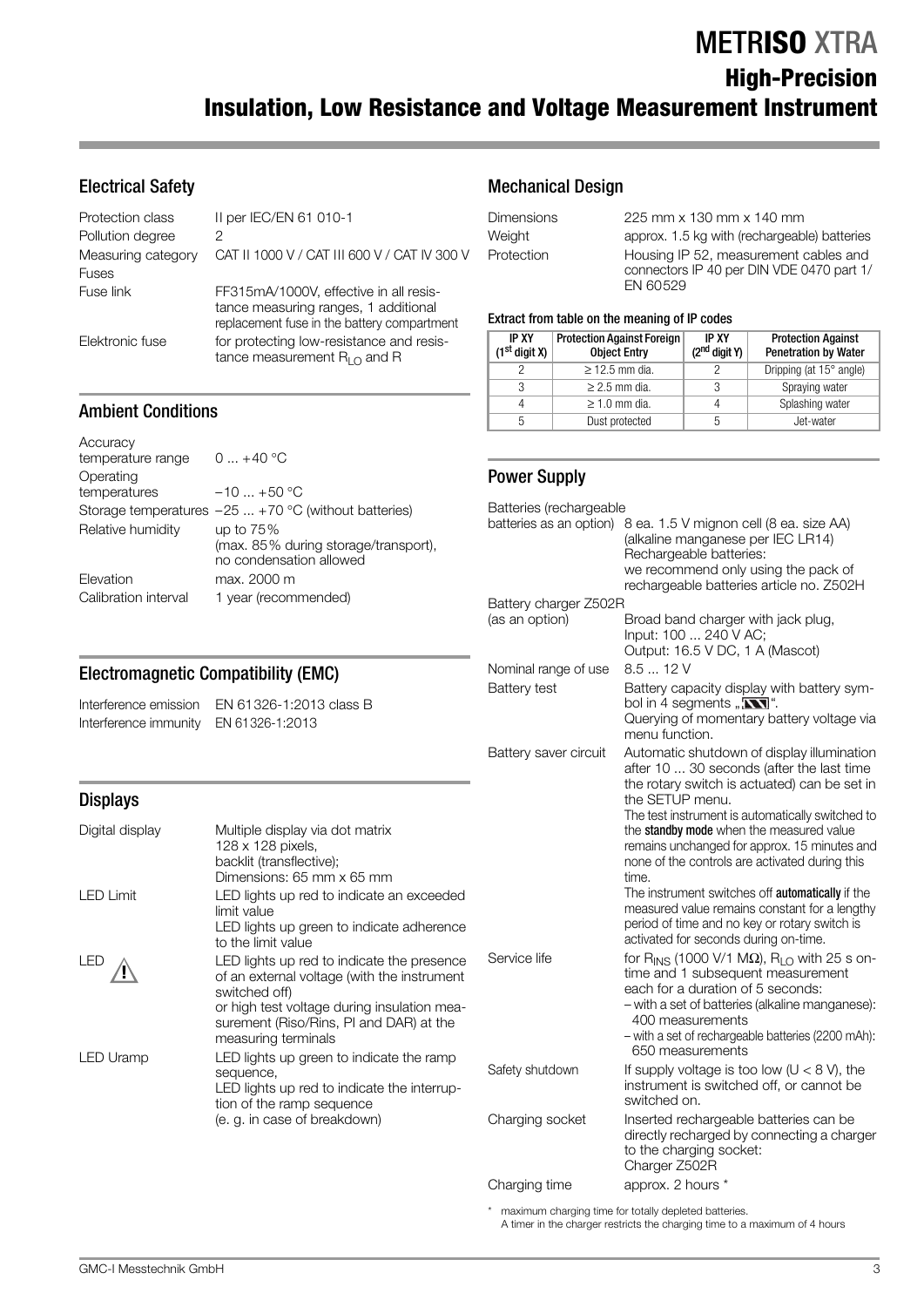# METR**ISO** XTRA **High-Precision Insulation, Low Resistance and Voltage Measurement Instrument**

# Data Interfaces

Type USB slave for PC connection Type RS232 for barcode and RFID scanners

## Applicable Regulations and Standards

| IEC 61010-1/EN 61010-1<br><b>VDE 0411-1</b> | Safety requirements for electrical equipment for<br>measurement, control and laboratory use<br>Part 1: General requirements<br>(IEC 61010-1:2010 + Cor. : 2011);<br>German edition EN 61010-1:2010<br>Part 31: Safety requirements for handheld measuring<br>and testing accessories<br>(IEC 61010-031:2002 + A1:2008);<br>German edition EN 61010-031:2002 + A1:2008                                                                                                                                                                                                   |  |  |
|---------------------------------------------|-------------------------------------------------------------------------------------------------------------------------------------------------------------------------------------------------------------------------------------------------------------------------------------------------------------------------------------------------------------------------------------------------------------------------------------------------------------------------------------------------------------------------------------------------------------------------|--|--|
| IEC 61557/ EN 61557/<br><b>VDE 0413</b>     | Part 1: General requirements (IEC 61557-1:2007);<br>German edition EN 61557-1:2007<br>Part 2: Insulation resistance (IEC 61557-2:2007);<br>German edition EN 61557-2:2007<br>Part 4: Resistance of earth conductors, protective con-<br>ductors and equipotential bonding conductors<br>(IEC 61557-4:2007); German edition EN 61557-<br>4:2007<br>Part 10: Electrical safety in low voltage systems up to AC<br>1000 V and DC 1500 V - Equipment for testing,<br>measuring or monitoring protective measures<br>(IEC 61557-10:2000):<br>German edition EN 61557-10:2001 |  |  |
| <b>EN 1081</b>                              | Testing of electrostatic discharge capacity for floor<br>coverings in potentially explosive atmospheres                                                                                                                                                                                                                                                                                                                                                                                                                                                                 |  |  |
| EN 60529<br><b>VDE 0470-1</b>               | Test instruments and test procedures<br>Degrees of protection provided by enclosures (IP code)                                                                                                                                                                                                                                                                                                                                                                                                                                                                          |  |  |
| DIN EN 61326-1<br>VDE 0843-20-1             | Electrical equipment for measurement, control and<br>laboratory use - EMC requirements -<br>Part 1: General requirements                                                                                                                                                                                                                                                                                                                                                                                                                                                |  |  |

# Accessories (not included)









# ISO Kalibrator 1 Calibration adapter for the rapid, efficient testing of the accuracy of measur-

ing instruments for insulation resistanced and lowimpedance resistances.

### Cable Set KS-C

Cable set consisting of measurement cable and high resistance measuring cable, for measurements in the G-Ω range.

## Scope of delivery

- 1 Insulation and resistance measuring instrument
- 1 DAkkS calibration certificate
- 1 Set of batteries
- 1 Carrying strap
- 1 Alligator clip
- 1 Cable set KS17-4
- 1 USB cable
- 1 Condensed operating instructions
- 1 Supplement Safety Information
- Detailed operating instructions for download from our website at www.gossenmetrawatt.com



### TELEARM 120 Telescoping Rod

#### cable with a permanently mounted test probe at one

Cable Set KS24

end and a contact protected socket at the opposite end, as well as an alligator clip for plugging onto the test probe.

Cable set KS 24 consists of a 4 m long extension

# Case TELEARM

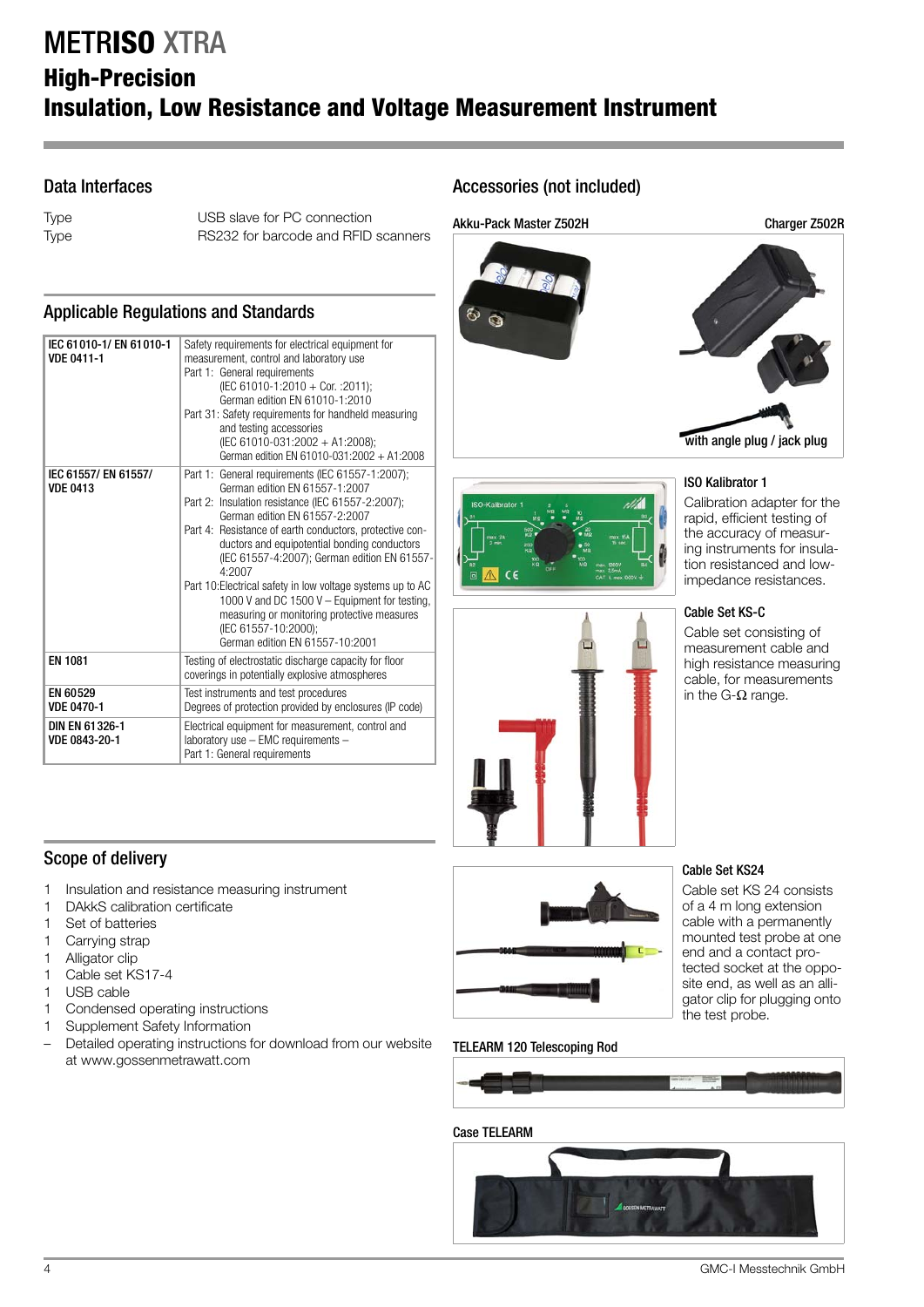# METR**ISO** XTRA **High-Precision Insulation, Low Resistance and Voltage Measurement Instrument**



# TR25II Cable reel (Z503X)

### floors in accordance with DIN VDE 0100 Part 600 and EN 1081.

25 m measurement cable coiled onto a plastic drum. Connection to the inside end of the cable is made possible with two sockets integrated into the drum. The other end is equipped with a banana plug.

### TR50II Cable reel (Z503Y)



50 m measurement cable coiled onto a plastic drum. Connection to the inside end of the cable is made possible with two sockets integrated into the drum. The other end is equipped with a banana plug.



### Magnetic measuring contacts (patent) with magnetic strain relief (Z502U)





### Operating Case METRISO G (Z550C)